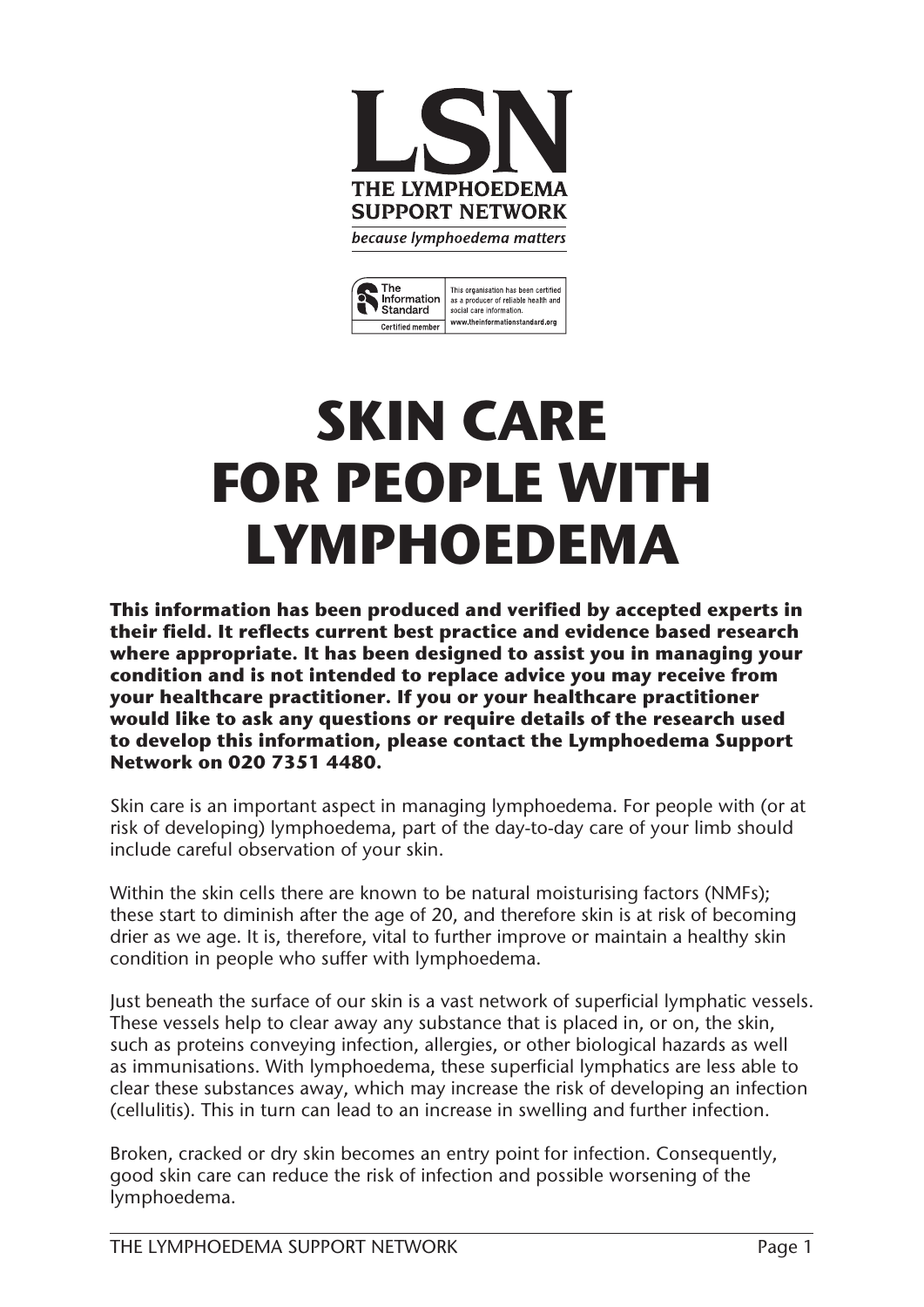# **Why should I look after my skin?**

Skin inevitably thickens in lymphoedema, making it stiffer and less malleable. It also becomes drier with more surface scale, which therefore encourages bacteria to collect and enter.

Skin care is very important for the following reasons:

- 1) To reduce the risk of getting a skin infection (cellulitis)
- 2) To help keep the skin soft and supple
- 3) To prevent the skin from becoming dry and cracked

# **How can I look after my skin?**

Daily care of your swollen limb must include:

**n Careful observation of the skin.** Look for signs of redness, scratches, abrasions or cuts. If found, they should be treated promptly by applying an antiseptic such as Savlon, TCP or tea tree oil. If the affected area changes – e.g. if a sudden rash appears or there is an increase in swelling, then you may be suffering from Cellulitis (infection) – a complication of lymphoedema. This may also involve 'flu'-like feelings, nausea/vomiting or fever. If this occurs it is necessary to seek medical attention urgently for antibiotic therapy. Otherwise, continue to use the antiseptic until the skin has healed.

#### **For more information see the LSN fact sheets 'What is Cellulitis?' and 'Management of Cellulitis in Lymphoedema'.**

- **Example 2 Set Shipselli Example 2 Set Shipselly Cleansing the skin.** Wash your limb carefully, paying particular attention to any skin folds and in between fingers/toes. Carefully dry the skin (especially in skin folds or between fingers/toes) by 'patting' rather than rubbing. (See the section on soap substitutes).
- **n** Moisturising your skin. It is important to moisturise your swollen limb each night with an appropriate emollient (see next section). Even if the skin looks in good condition, any undetected slight area of dryness means that the top layer of the skin is not completely intact, therefore providing an entry point for bacteria which can result in an infection.

#### **Different emollients can be used for differing skin conditions and can be changed as the skin improves.**

### **What are emollients?**

'Emollient' is the general term for a variety of substances that are used to re-hydrate the skin and make it smooth (from the Latin 'emollire', to soften or soothe). Emollients can be used in three ways:

- $\bullet$  Bath Oils
- Soap Substitutes
- Moisturisers (creams/lotions/ointments)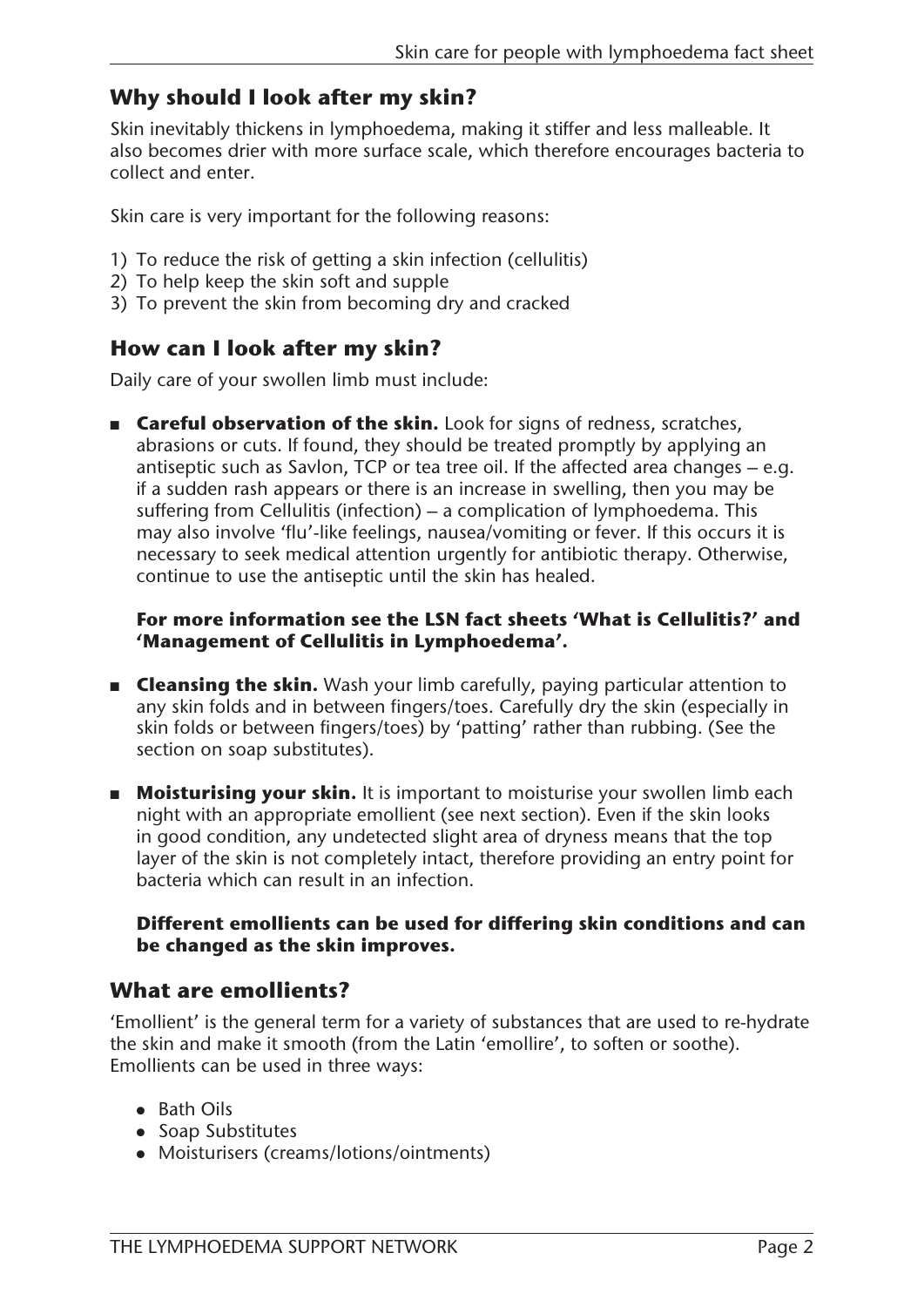**Bath Oils.** These can be used with soap substitutes and moisturisers if the skin is very dry, scaly or thickened. Highly scented bath oils should be avoided as they may make a dry skin drier due to the preservatives/ fragrances in the oil. This can have an adverse effect on lymphoedematous skin.

Examples of emollient bath additives to use are:

- Aveeno (colloidal oatmeal)
- $\bullet$  Balneum
- $\bullet$  E45 bath oil
- $\bullet$  Hydromol (This is the least slippery of the bath oils)
- $\bullet$  Oilatum

**Soap Substitutes.** The use of soaps can remove the natural oils from the top layer of the skin. To prevent this, creams that have an oil and water content can be used instead of soap; they clean the skin just as well, but do not remove the natural oils. Examples of soap substitutes are:

- aqueous cream this is also available in a bar/tablet form
- $\bullet$  emulsifying ointment
- $\bullet$  E45 Wash

**Moisturisers.** N.B. The terms moisturisers (moisturisers do not add water they help retain water, by reducing loss) and emollients, are often used interchangeably. These are divided into three categories.

- i) *Ointments:* are greasy and rarely cause skin sensitivities. Examples of ointments are:
	- Petroleum jelly/white soft paraffin (Vaseline) useful for elbow and knee flexures, if garments are causing friction damage
	- 50% white soft paraffin and 50% liquid paraffin mixed
	- $\bullet$  Epaderm
	- $\bullet$  Coconut oil BP
	- Vitamin E oil
- ii) *Creams:* are less greasy than ointments, but are not so beneficial to very dry skin. They may also cause skin sensitivities, as preservatives are added to creams to ensure that they last longer. Examples of bland creams are:

- $\bullet$  Aqueous cream
- Aveeno cream
- Diprobase
- Double Base
- $\bullet$  Lipobase
- Vaseline Dermacare
- $\bullet$  Neutrogena

There are also emollients available with 'NMFs' included (e.g. urea and glycerol). These help to replace the lost moisture in our skin, resulting in skin that feels moisturised for longer. Examples of NMF emollients are Hydromol cream, Balneum cream and Oilatum cream.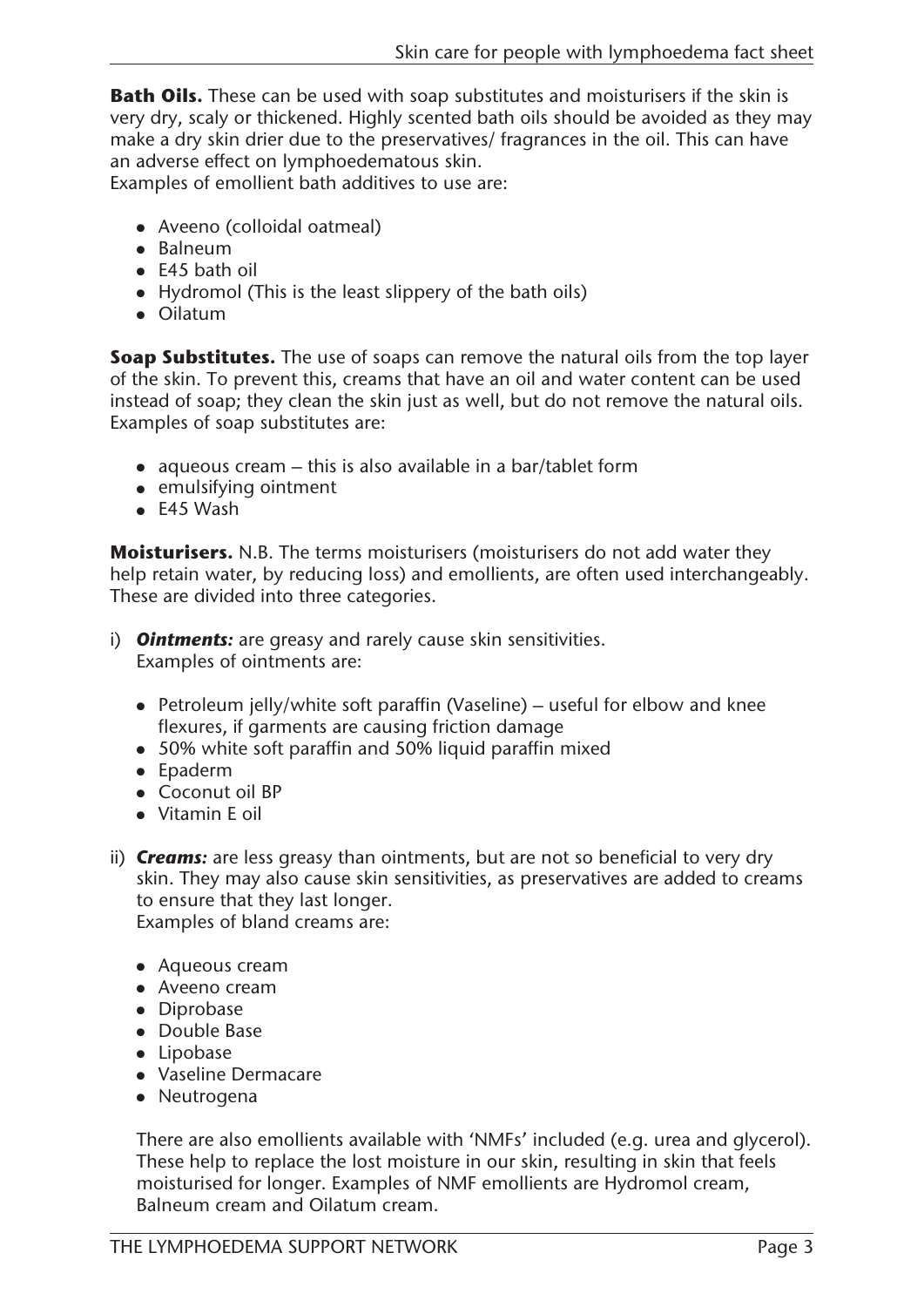- iii) **Lotions:** are less moisturising than creams as they have a higher water to oil ratio. However, they can have a cooling effect on hot skin owing to water evaporation. Consequently, lotions are not so effective as moisturisers in lymphoedema. Examples of lotions are:
	- $\bullet$  Aveeno lotion
	- $\bullet$  E45 lotion
	- $\bullet$  Lacticare
	- Vaseline Dermacare

Perfumed products are not advised over the swollen limb/adjacent trunk because of the risk of skin sensitisation, which may lead to inflammation and infection.

If the skin is very dry, or there are skin changes present, using soap substitutes/bath oils and moisturisers together on a daily basis will help to re-hydrate the skin in a very short space of time. This will improve the texture of the skin making it more flexible and less likely to crack and fissure. A smoother surface will reduce numbers of surface bacteria. Once the skin condition has improved, the regularity of bath oils and soap substitutes can be reduced, and an intensive ointment may be replaced by a more cosmetically acceptable cream.

# **Why do I moisturise?**

Moisturising is important as lymphoedema can cause the skin to dry and thicken leading to surface cracks. Moisturisers predominantly prevent water leaving the skin rather than introduce water into the skin. Skin that retains water (hydrated) stays supple and in good condition. It is good to moisturise liberally and often. Moisturising can never be done too often.

# **When do I moisturise?**

It is a good idea to moisturise at night; this gives the emollient longer to work, and also means that it is easier to apply garments in the morning as your limb is less sticky with the emollient. Moisturising products can also cause your compression garment to deteriorate very quickly which means they have to be replaced more often.

# **What do I use to moisturise?**

#### **For skin that feels normal:**

Use of a bland emollient will be adequate to maintain a healthy skin condition. This is available at any chemist over the counter.

#### **For skin that is dry and scaly:**

It is vital that the skin is moisturised intensively if your skin is very dry and scaly. Firstly, use a soap substitute, with or without a bath oil. Once you have bathed and dried your limb, use a moisturiser, preferably an ointment. Once your skin is looking softer and there are no obvious cracks or scales, you can then use a moisturising cream.

# **Does it matter how I apply the moisturiser?**

It is important to ensure you moisturise the whole limb and adjacent trunk. It is better if you apply it gently rather than vigorously rubbing it in and always finish off by smoothing down in the direction of the hair growth. This prevents little spots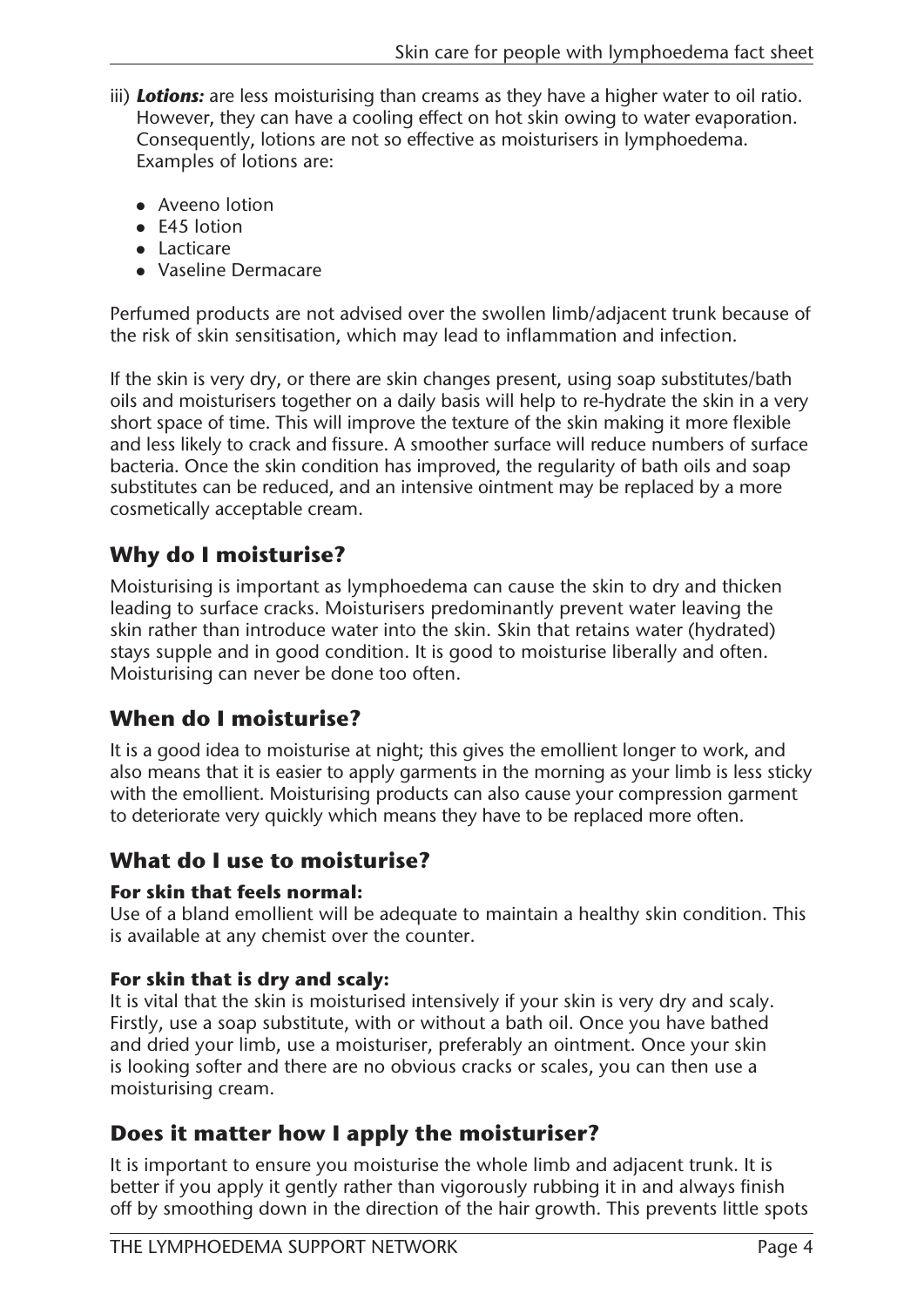(folliculitis) forming at the hair follicle. This can happen when using very greasy ointments, and is potentially another risk for developing an infection.

# **What if my skin itches?**

Skin can itch if it is dry. Using the right emollient will re-hydrate the skin and this should stop the itch.

Emollients which are helpful for itchy, dry skin include:

- Balneum Plus cream
- $\bullet$  E45 Itch Relief cream

If the itch does not settle you should consult your doctor.

Some people may already have a form of dermatitis prior to having lymphoedema; if this is the case, it remains important to keep the skin disorder under control with emollients and any prescribed treatment in order to prevent infection and progression of the lymphoedema.

# **Special problems that can occur in lymphoedema**

#### **Dermatitis**

Eczema and dermatitis are the terms used for a common inflammatory skin condition characterised by weeping, itchy red skin. Contact dermatitis is caused by something with which the skin has come into contact. The contact agent will have either irritated the skin through a chemical or physical process, or caused an allergic reaction to the skin. Dermatitis will lead to scratching, which results in broken skin, and infection can occur. If you feel you are developing sensitivity to some product, it is important to see your GP as it may be necessary to have Patch Testing to find out exactly what you are allergic to. It is possible to become sensitive to products that have been used for some time. This is why it is important to use bland, fragrance-free emollients to reduce the risk of an allergic reaction.

#### **Fungal Infections**

Fungal infections are common in lymphoedema. Untreated, they may lead to other more serious infections such as cellulitis. Anti-fungal powders used regularly in socks and shoes are both beneficial and safe. If you develop fungal infection between the toes (athlete's foot), sometimes known as tinea pedis, it is important to see your GP for the correct anti-fungal treatment to treat it quickly and appropriately, e.g. terbinafine cream (Lamisil).

To prevent a fungal infection occurring, it may be helpful to soak feet in a bowl of warm water with 2 drops of tea tree oil added, as this has anti-fungal properties.

#### **Lymphorrhoea**

Lymphorrhoea is the term given to describe the leaking of lymph through the skin surface. This can happen if your limb swells suddenly, if the skin isn't soft and supple, or if the skin is fragile and thin. Lymphorrhoea increases the risk of developing an infection. If you experience lymphorrhoea, it is important to see your lymphoedema therapist for appropriate treatment such as lymphoedema bandaging, which generally helps to control the leaking lymph within 36 – 48 hours.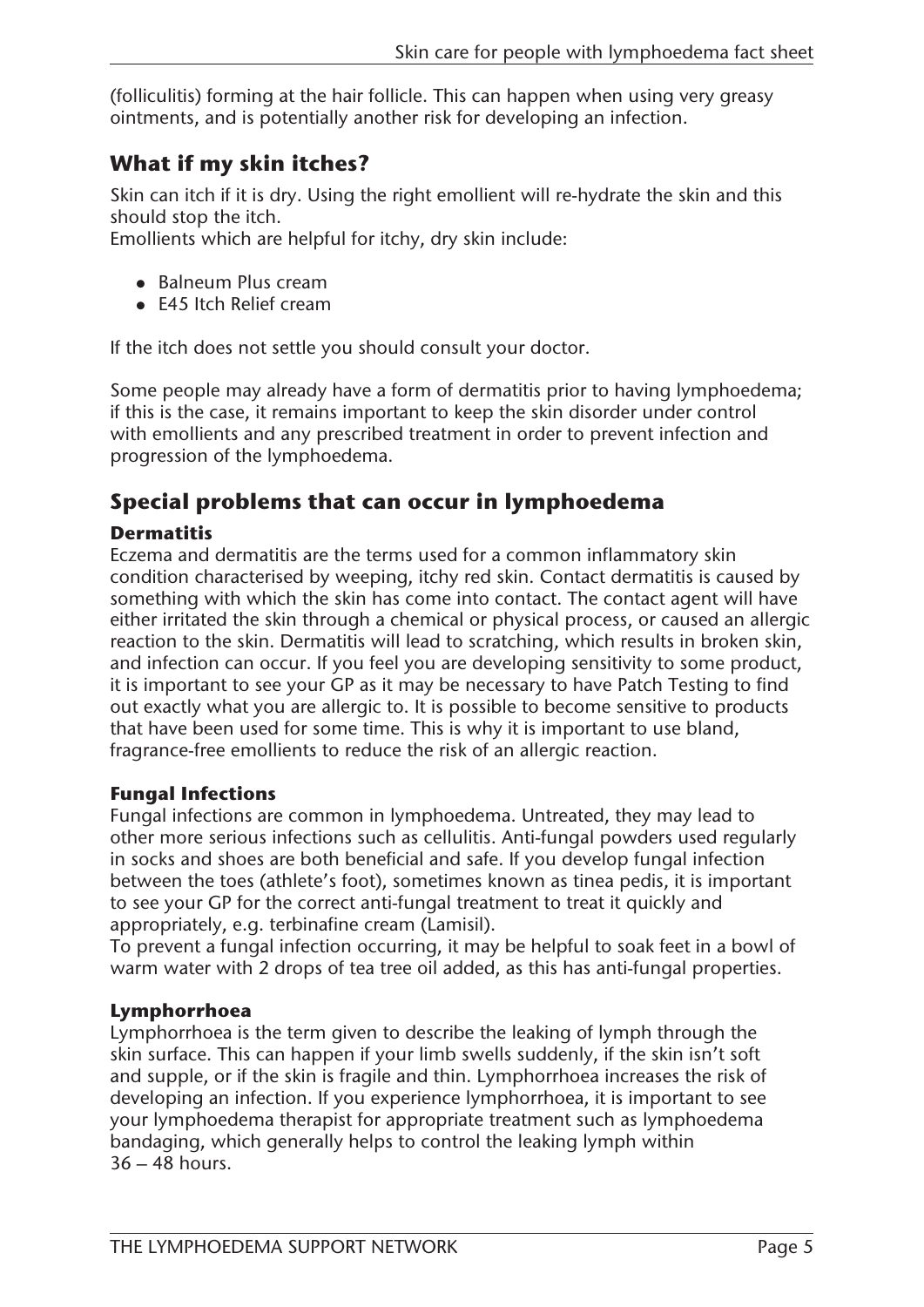#### **Lymphangiectasia (lymphangioma)**

This is the term used to describe an extremely dilated (swollen) superficial lymphatic vessel in the skin, which bulges onto the skin – it looks like a blister. It contains clear (lymph) fluid and if popped (not advisable) it will cause lymphorrhoea.

The use of compression therapy in the form of bandages or hosiery is often helpful to reduce lymphangiectasia.

#### **Papillomatosis**

This looks like nodules or warts on the skin, and usually results from engorged lymphatic vessels in the skin which are surrounded by hard tissue. Lymphangiectasia and papillomatosis are conditions that can arise in lymphoedema that has been left untreated for long periods of time.

# **General do's and don'ts in lymphoedema**

#### **DO:**

- Wear gloves when washing up and gardening if you have upper limb lymphoedema
- Wear footwear at all times if leg is swollen; never go barefoot
- $\bullet$  Wear a thimble when sewing
- Dry well in between digits after bathing to protect from fungal infections; treat with anti-fungal powders if you find your skin is very sticky normally
- $\bullet$  Treat any cuts or grazes promptly by washing the area and applying antiseptic
- Contact your GP urgently if your limb becomes hot or more swollen
- $\bullet$  Use an electric razor to reduce the risk of cutting your skin

#### **Remember to carry your LSN medical alert card wherever you go so that others can be alerted to your condition.**

#### **DO NOT, whenever possible:**

- Have blood samples taken from your swollen limb
- Have needles inserted into your swollen limb, e.g. injections, acupuncture
- Allow blood pressure to be taken on your swollen limb

#### **Summer advice**

- $\bullet$  Protect your limb from the sun
- $\bullet$  Sit in the shade where possible
- $\bullet$  Use a high factor sun block (at least SPF 25)
- Avoid insect bites  $-$  use repellent sprays
- $\bullet$  Treat bites with antiseptics and/or antihistamines
- $\bullet$  Do not scratch any bites

If you require holiday immunisations – make sure, where possible, that they are not injected into the affected limb(s).

#### **First aid holiday checklist**

- Usual emollients
- $\bullet$  High factor sun block (at least SPF 25)
- $\bullet$  Insect repellents/sprays
- $\bullet$  Antihistamine tablets/creams
- Antiseptic lotions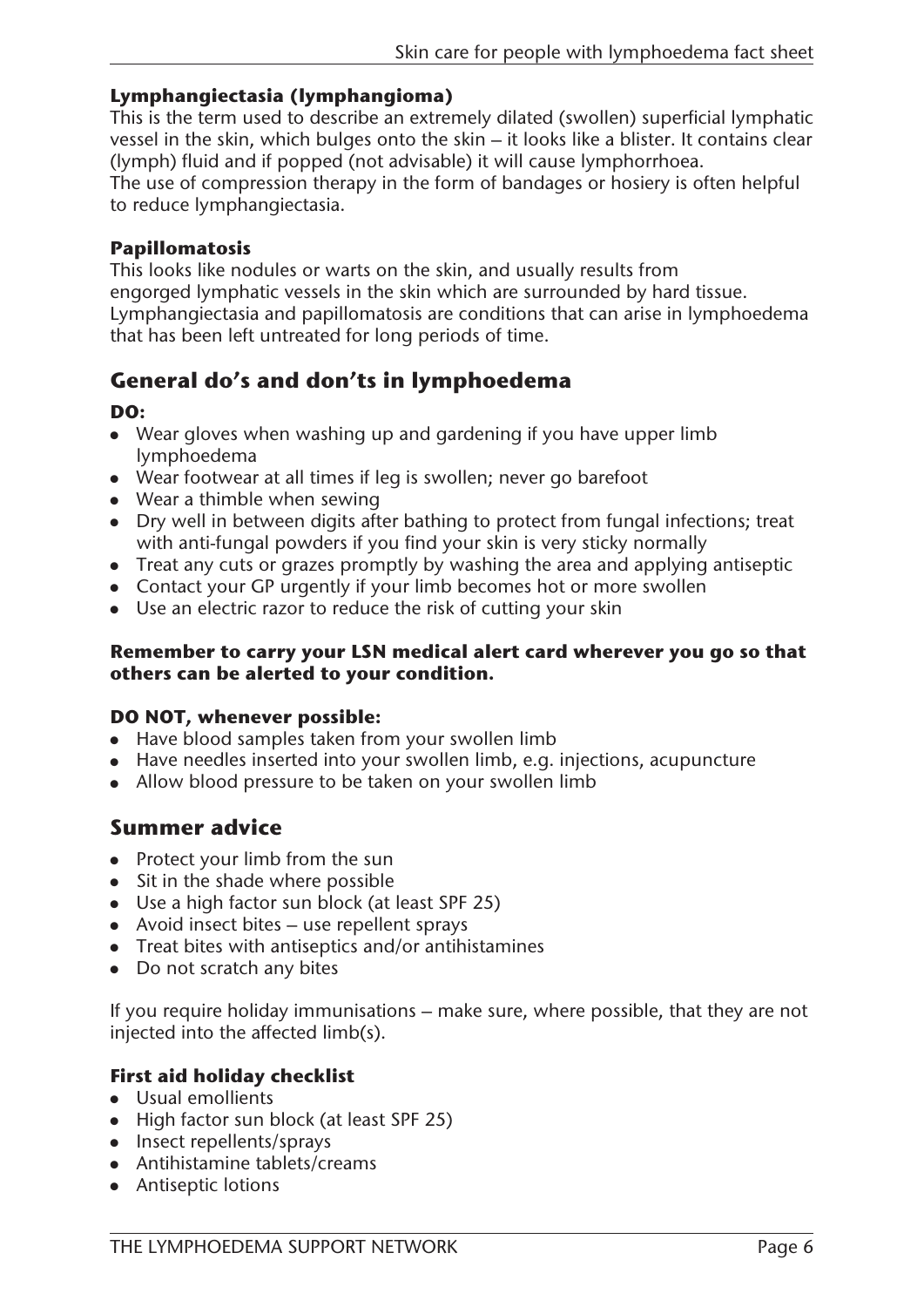If you have had recurrent infections, you should also carry a course of antibiotics with you in case of need.

#### **For more information see the LSN fact sheet 'Holidays and Travel For People With Lymphoedema'.**

# **Contributors**

Nina Linnitt, Lymphoedema Nurse Specialist – medi UK Honorary Nurse, Oxford Dermatology Unit. 1, 2

Professor Peter S. Mortimer, Consultant Dermatologist at the Royal Marsden and St. George's Hospitals, London. 1, 2

Denise Hardy, Clinical Nurse Specialist – Lymphoedema, Kendal Lymphology Centre, Cumbria, LSN Nurse Advisor. 1, 2

LSN Trustees. 1, 2

- 1. Member of original contributors' panel
- 2. Member of 03/2012 contributors' review panel

**This information was revised in 03/2012. It will next be reviewed in 03/2014 or before, should the LSN become aware of significant changes in practice**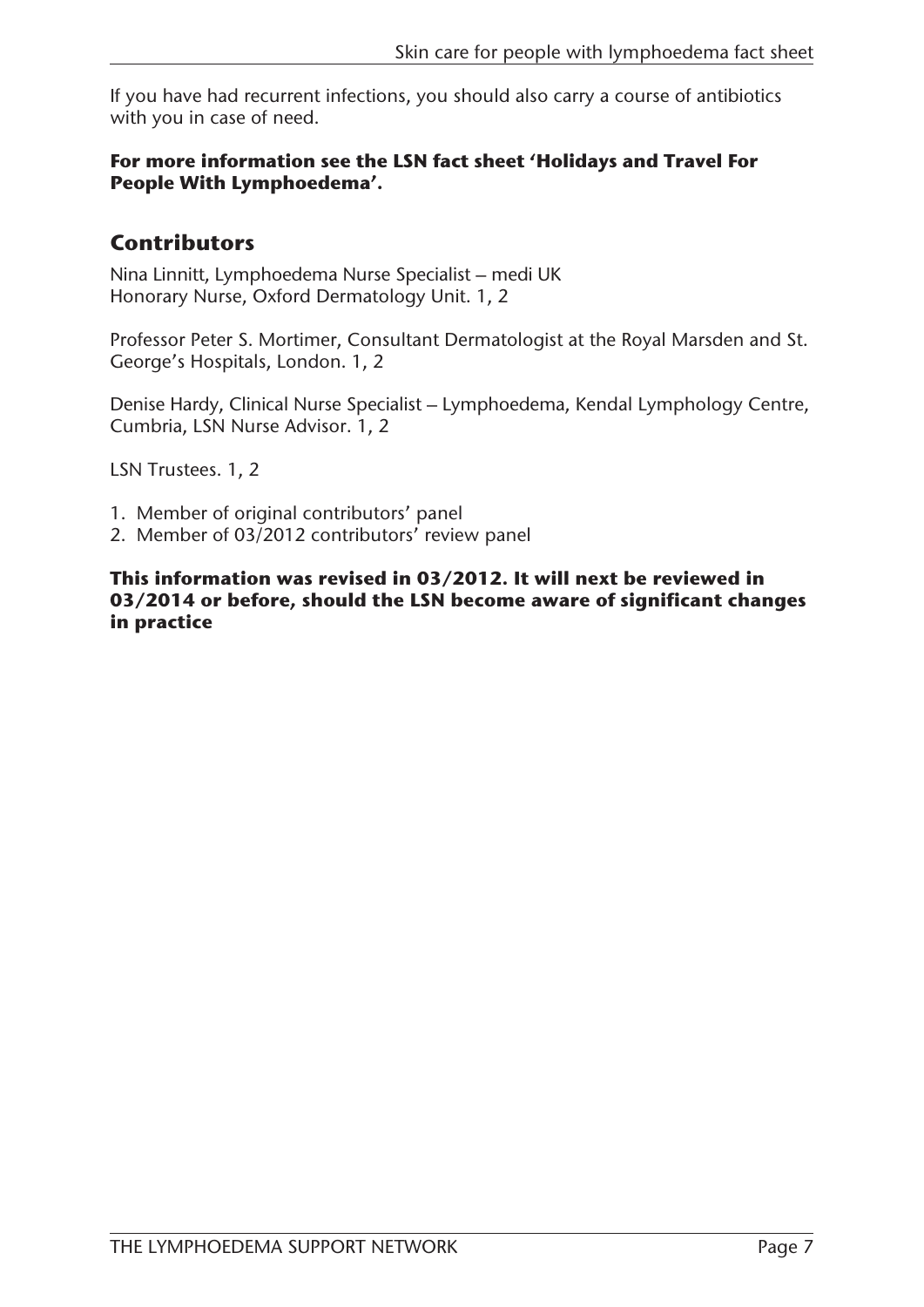**LYMPHOEDEMA** IS THE SWELLING OF THE LIMBS AND BODY DUE TO THE ACCUMULATION OF LYMPH.

**Lymphoedema affects at least 100,000 men, women and children in the UK causing swelling of the limbs or body and an increased risk of infection (cellulitis). However, it remains an underestimated health problem and is little known or understood by many medical practitioners.**

# **The Lymphatic System**

Lymph is a colourless fluid which forms in the body. It normally drains back into the blood circulation through a network of vessels and nodes. Lymph nodes act as filter stations and they play an important part in the body's defence against infection, by removing excess protein, cells (which may include cancer cells) and microorganisms.

# **Why does lymphoedema occur?**

If the drainage routes through the lymphatic system become blocked or damaged, lymph accumulates in the tissues and swelling (oedema) occurs. Unlike other oedemas, lymphoedema leads to changes in the tissues such as fibrosis (hardness) and an increased risk of infection. The swelling can then become even more difficult to control.

# **Primary and Secondary Lymphoedema**

**Primary Lymphoedema** develops as a result of a fault within the lymphatic system itself - usually as a result of genetic underdevelopment or weakness of the lymph conducting pathways. It can affect children and men or women at any age.

**Secondary Lymphoedema** is the result of damage to lymphatic pathways. This maybe the result of treatment for cancer following surgery or radiotherapy. It can also occur as a result of infection, severe injury, burns, or any other trauma that can damage the lymphatic nodes/vessels. It can also arise as a result of the venous system not working efficiently (i.e. those who have had a deep vein thrombosis (DVT), varicose veins or varicose ulcers). Those patients suffering from lack of muscle movement (i.e. those suffering from a stroke or Multiple Sclerosis) may also be at risk.

### **EARLY DIAGNOSIS AND EARLY TREATMENT ARE VITAL TO CONTROL LYMPHOEDEMA.**

Become a member of the LSN – see next page.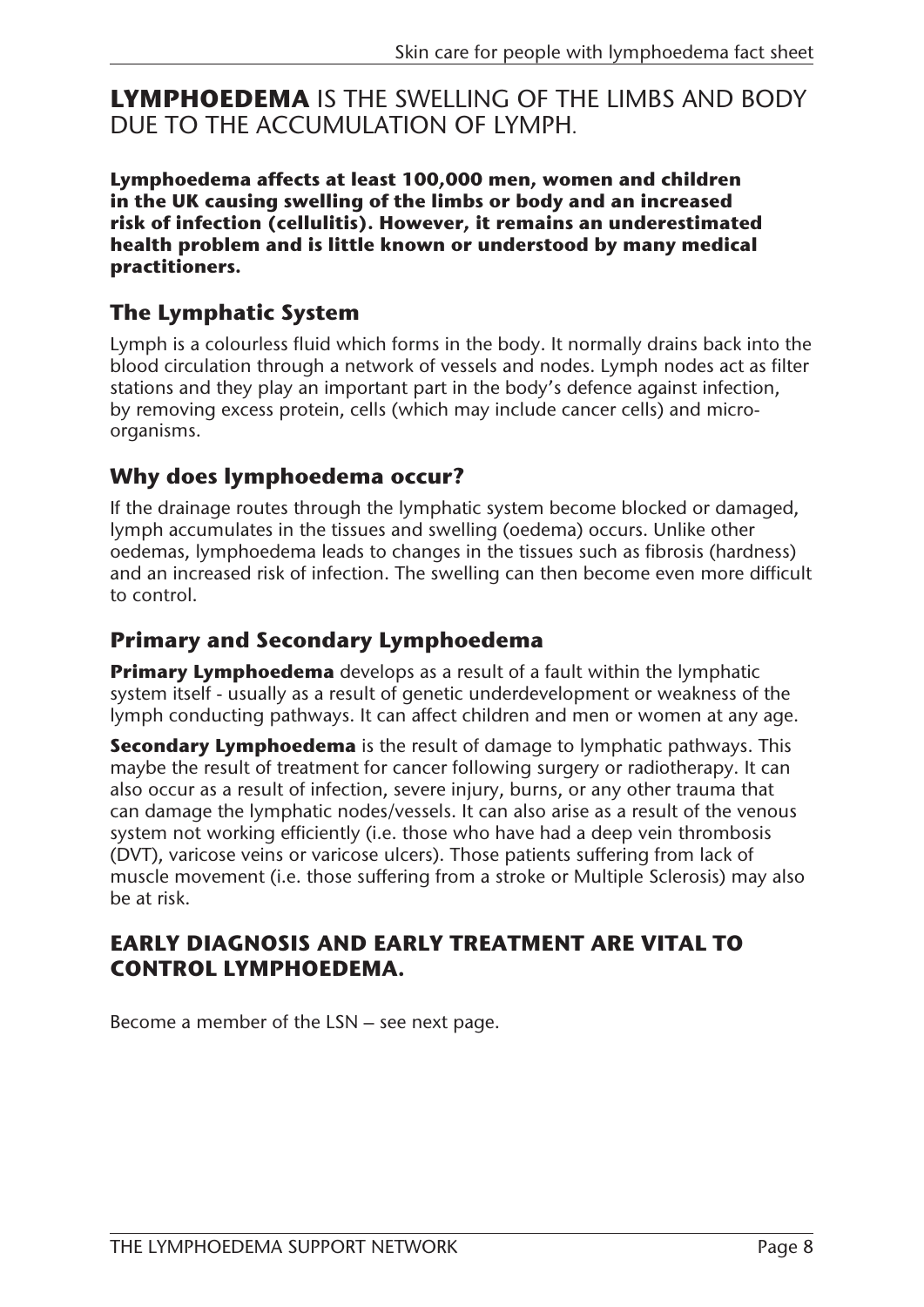The LSN is a registered charity founded in 1991. It provides vital information and support for people with lymphoedema, while working towards the availability of better national resources for lymphoedema treatment.

What the LSN offers to members:

- $\blacksquare$  Telephone information and support line
- Quarterly newsletters containing current information on lymphoedema, research and treatment
- A wide range of 'gold standard' fact sheets
- $\blacksquare$  A frequently updated website
- Self-help DVDs
- $\blacksquare$  School packs

The LSN relies solely on membership subscriptions and donations. Please help us to continue our vital work by becoming a member and/or making a donation.

#### **APPLICATION FOR MEMBERSHIP**

| I have Lymphoedema                                                               |                                                                                                                      |
|----------------------------------------------------------------------------------|----------------------------------------------------------------------------------------------------------------------|
| Lam a Health Care Professional                                                   |                                                                                                                      |
|                                                                                  |                                                                                                                      |
| I would like to join the LSN and enclose a<br>cheque made payable to the LSN for | <u> 1980 - John Stein, mars and de Britain and de Britain and de Britain and de Britain and de Britain and de Br</u> |
| Annual UK subscription                                                           | £15.00                                                                                                               |
| Annual overseas subscription                                                     | £30.00                                                                                                               |
|                                                                                  | Donation to support the work of the LSN of __________                                                                |
|                                                                                  | Total                                                                                                                |
|                                                                                  | Dlosso sond to:                                                                                                      |

Please send to: The Lymphoedema Support Network St Luke's Crypt, Sydney Street, London SW3 6NH